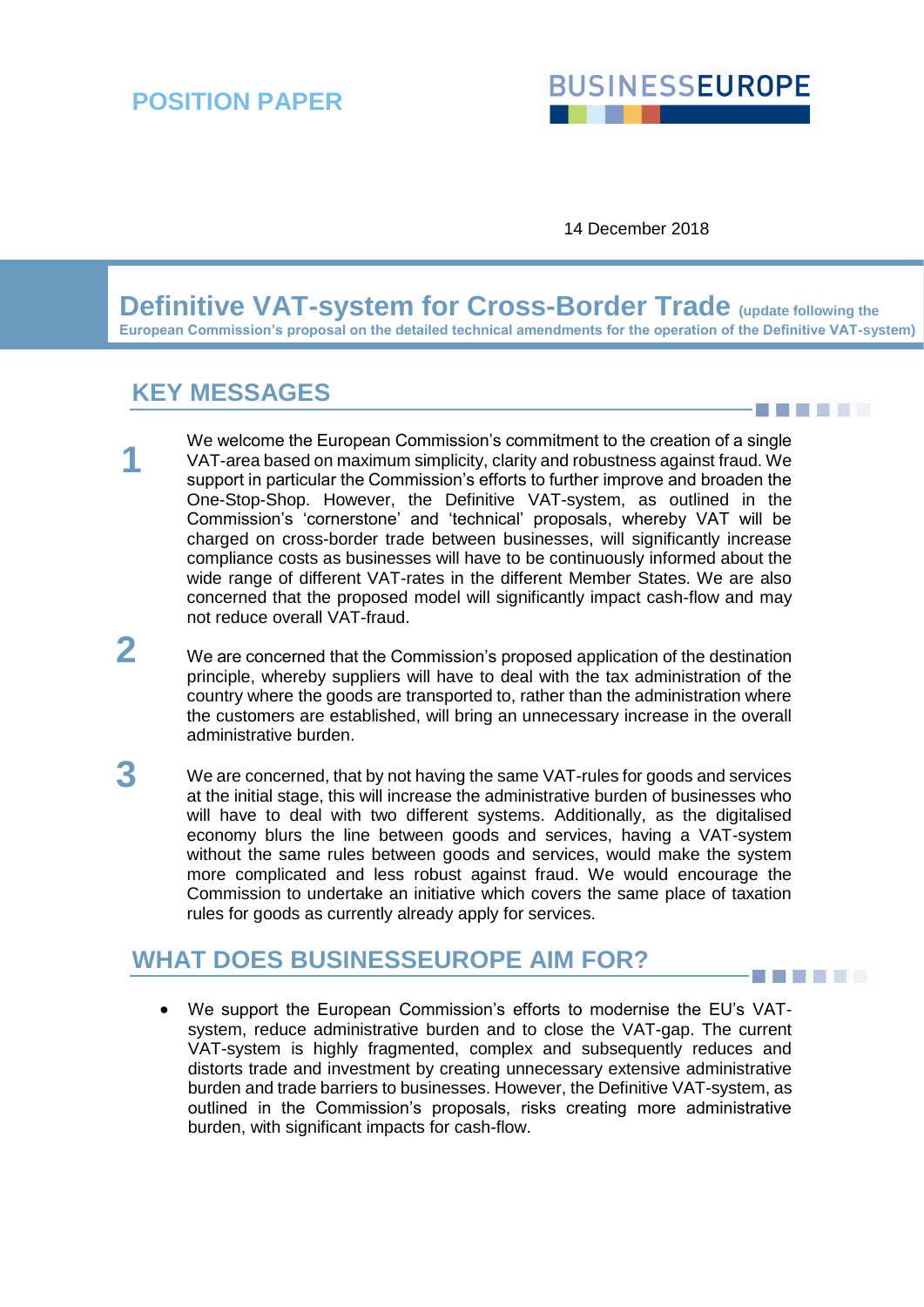- Further VAT-reforms should also take into account the fast-changing (digitalised) economy, which blurs the line between goods and services and upcoming technologies which may be helpful in closing the VAT-gap and simplifying VATreporting.
- We call on Member States to improve current cooperation between the different national tax administrations to establish greater levels of trust and efficiency. We cannot improve the VAT-system without trust between Member States and cooperation between tax administrations and businesses.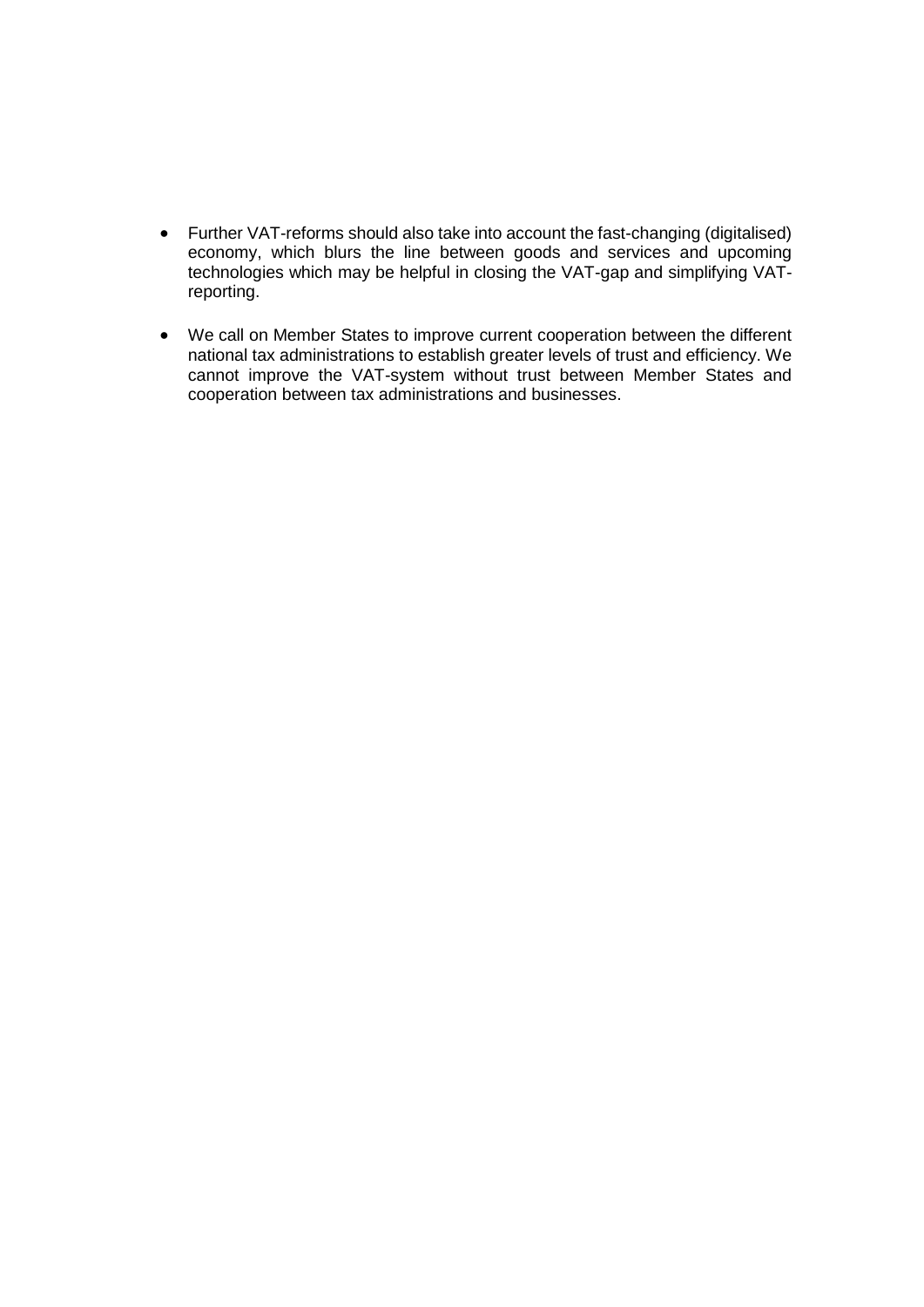

#### 14 December

#### **Introduction**

In October 2017, the European Commission presented its initiatives to replace the current VAT transitional arrangements for the taxation of trade between Member States by definitive arrangements in 2022. The Commission has opted for taxation rules according to which, for intra-EU cross-border supplies of goods, the supplier would charge VAT to his customer at the rate of the Member State of arrival of the goods. The VAT would be declared and paid in the Member State where the supplier is established via a One-Stop-Shop mechanism. Within the framework of the definitive arrangements, the Commission also presented 'quick fixes', i.e. proposals for several simplifications the Council asked for in its conclusions of 7 October 2016 regarding the improvement of the current EU VAT-rules. A further technical proposal was put forward in May 2018.

We welcome the initiative taken by the EU Commission for a definitive system based on the destination principle. The current system, which was installed twenty-five years ago, has become highly fragmented, complex and open to fraud. The initiative to reform the VAT-system is a unique opportunity for businesses and Member States to ensure that the new system is simpler, more efficient, less prone to fraud, and promotes cross-border trade and economic growth across the EU. However, it is essential that any change to the current system must lead to an unambiguous improvement of the current state of play for European businesses and other stakeholders.

#### **The definitive system for the taxation of trade between Member States**

We support the proposed destination principle, as agreed by the European Council in 2012, however, we are not convinced that the proposed model of taxation of intra-EU cross-border supplies of goods, as outlined in the European Commission's proposals, following the physical flow of the goods, will guarantee a decrease in VAT-compliance costs for businesses.

• Following the flow of goods has caused difficulties in the past both for businesses and tax administrations and has led to different treatment of goods and services. To ensure a facilitation of chain transactions and substantial reduction in administrative costs, we prefer a system where goods are treated in the same way as services (i.e. place of taxation for intra-EU supplies of goods where the customer is established).

For example, under the proposed model, business now will have to prove to, possibly 28 Member States, that the goods have been shipped and arrived in a specific Member State. As a consequence, the proof of arrival will create more administrative burden for businesses, more uncertainty and could carry the risk of double taxation.

In addition, the rules for domestic supplies of goods (taxed at the place of beginning of the dispatch or transport, article 32) differ from the rules for the place of taxation of intra-Union supplies (taxed at the place of the ending of the dispatch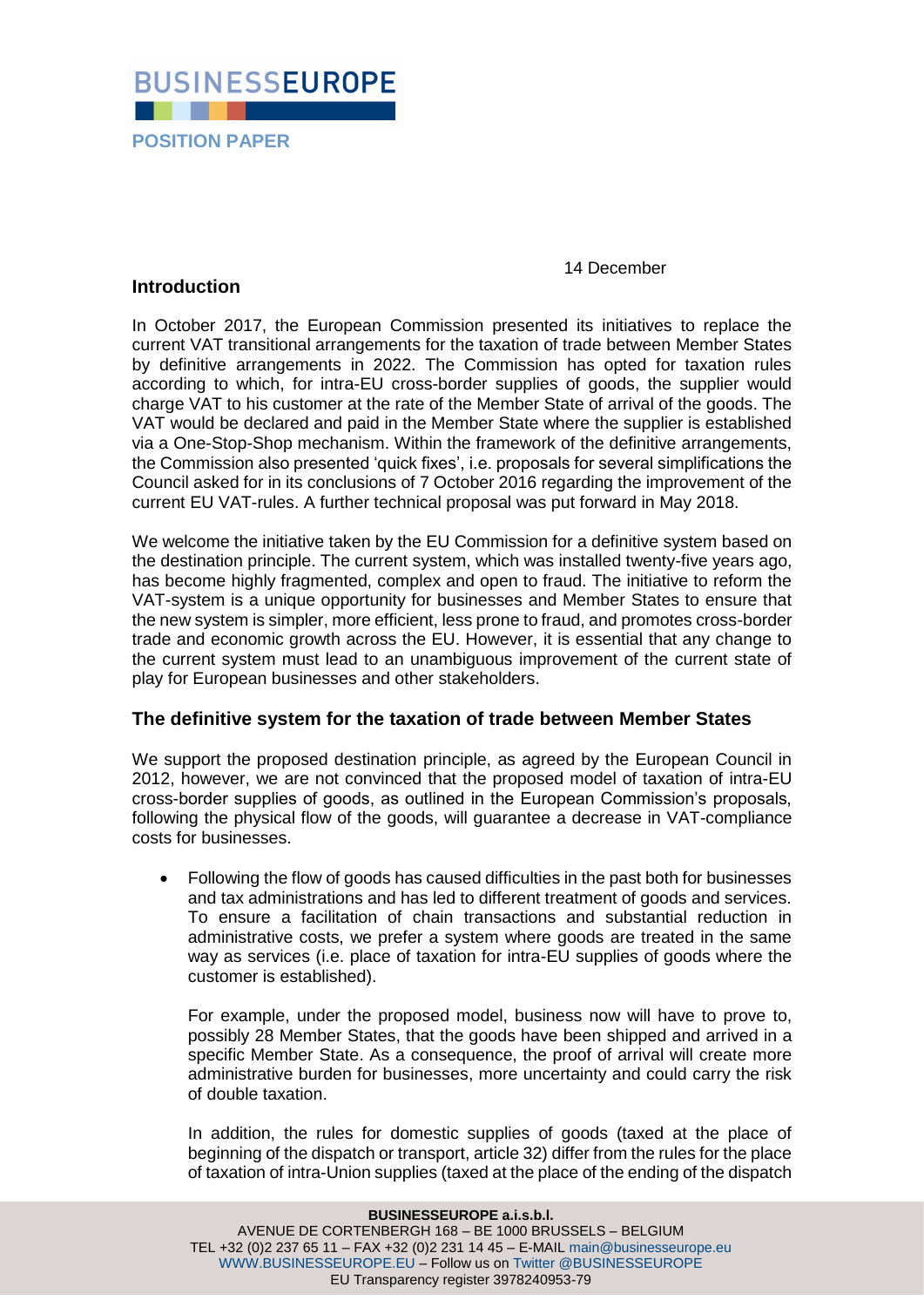

or transport, article 35a). This puts business in an even more difficult situation and provides an in-built risk of double taxation of the supplier and denial of input VAT deduction of the customer.

Moreover, as the proposal envisages that alignment between goods and services will eventually take place at a later stage, this will require substantial investments (once again) from both businesses and tax administrations. We anticipate also that as the digitalization of the economy blurs the line between goods and services, having a system with identical VAT-treatment, would make the system more conducive to growth and robust against fraud. We would support the Commission undertaking a thorough analysis of the pros and cons when it comes to applying the same place of taxation rules for goods as for services and we are very happy to support the Commission in this initiative. We would also need simple and clear rules regarding single and composite supplies that can be translated into code to be used in ERP-system.

- Applying the VAT rates of 28 Member States can also bring higher compliance costs for businesses as in the current system all cross border trade is zero rated in the Member State of dispatch. As a consequence of the proposed model for the taxation of intra-EU cross border supplies, the supplier will have to reliably ascertain whether a standard, a reduced or a zero VAT-rate shall apply. This will result in higher compliance costs as businesses will have to be continuously informed about changes in the VAT-rates of all Member States, as well as other VAT-rules regarding rebates, credit notes and conditions to apply for a zero rating. The anticipated proposal to set free the VAT-rates might also imply an additional layer of complexity in this matter.
- As a consequence of the taxation of intra-EU cross-border supplies, risks of nonpayments of VAT will occur. Will traders in case of non-payment be confronted with (in future) 28 different bad debts schemes? It is also unclear whether bad debt will also be covered by the OSS. It is important that rules on bad debt are further harmonised in the future, otherwise suppliers will be confronted with a tangle of bad-debt rules, which may make it impossible to recover unpaid-VAT.
- We are also deeply concerned by the potentially huge impact the proposed definitive system may have on the cash-flow of business. It is important that the working capital of businesses does not come under pressure.
- Furthermore, we are also concerned about potential new fraud practices arising from the proposed model. The model has the incentive to fake exports to low VAT-countries while in fact selling at local markets. Together with the anticipated proposal to set free the VAT-rates, this may in fact generate new opportunities for fraud. In addition, the current fraud is based on the margin between the standard rate and the zero rate. The proposed definitive system may cause this margin to decrease, but due to different VAT-rates in Member States, this margin will never be zero. This underlines again the need for close cooperation between Member States and a strong focus on ensuring and aligning the practical implementation of the proposals.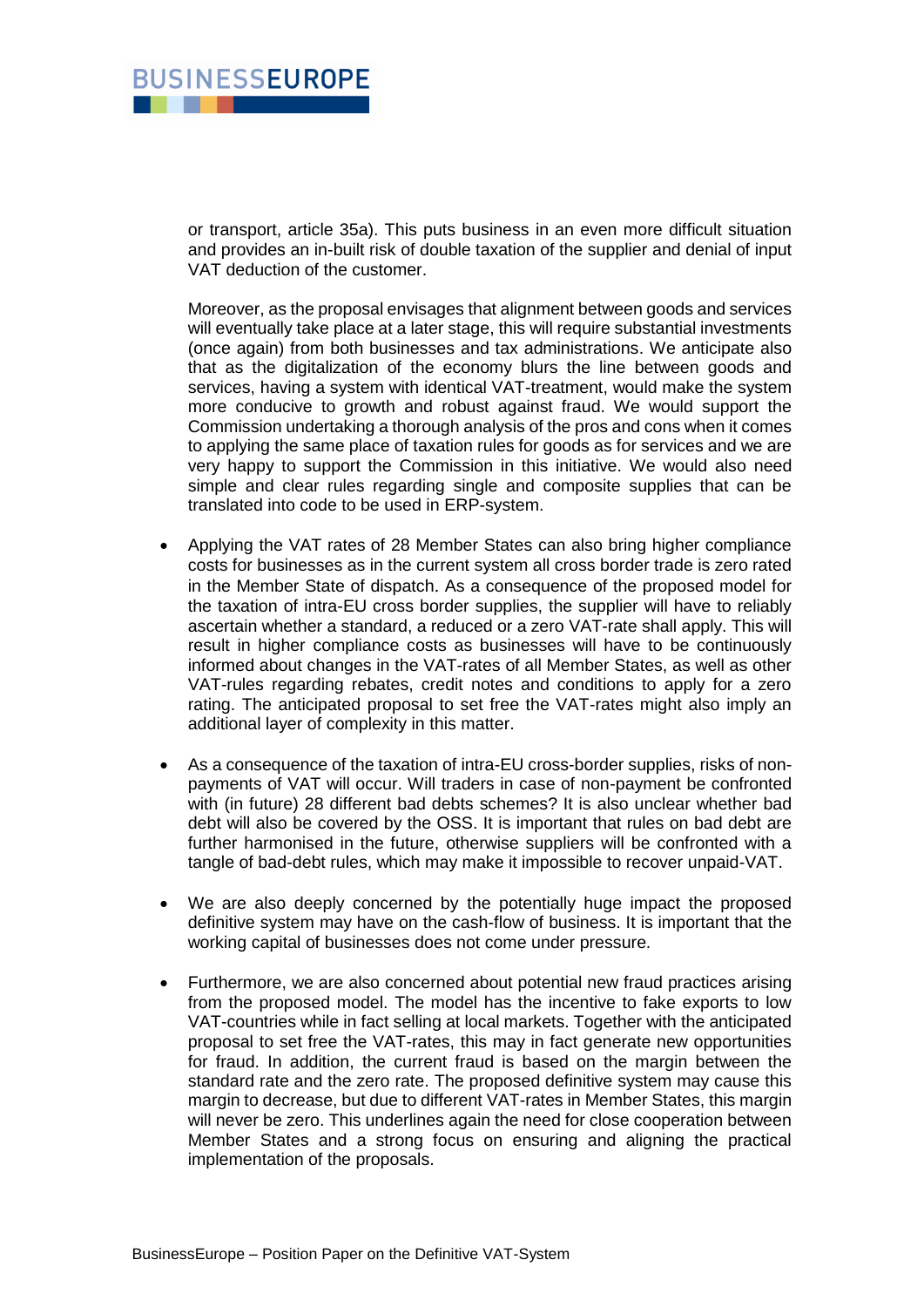

### **One-Stop-Shop (OSS)**

We believe that a well-functioning One-Stop-Shop is a vital concept. We have welcomed the Commission's initiatives, such as the proposed extension of the Mini-One-Stop-Shop to all B2C services as well as to B2C sales of goods, both intra-Community and from outside the Community. Without a fully functioning OSS, based on home-country audits, scalable simplifications, bad debts schemes, and the ability to offset incurred input-VAT from all Member States the proposed destination-based system will dramatically increase the administrative burden, especially for SMEs.

However, while we fully support the OSS-concept, the proposed OSS is not clear regarding:

- the number of VAT returns in case of both intra-EU and domestic supplies (one OSS-return or both a OSS return and a domestic return?)
- The consequences of an import in and/or a stock point of goods in another Member State. Another domestic foreign return and another foreign OSS return?
- Fictitious supplies: To be reported in the OSS and the other foreign VAT return in the country of destination?
- The requirement regarding input VAT. Are Member States allowed to implement additional requirements?

#### **Certified Taxable Person (CTP)**

1

BusinessEurope finds it important to implement simplification measures in the definite regime in order to mitigate shortcomings, reduce the cashflow impact or streamline trade. However, the design depends on the actual regime and the effectiveness of the OSS. Any mitigation system should be easy to operate – both for business and Member States.

We are strongly concerned that the introduction of a CTP as outlined will be costly for both businesses and tax administrations as they will have to cope with two parallel administrative systems (CTP and non-CTP). If the CTP is set up as a temporary system, the costs will be even higher. A recent European Parliament Study has acknowledged as well that a CTP-system 'will result in a discriminatory treatment of taxable persons and will open new opportunities for fraud<sup>11</sup>. The study added that the correct monitoring of this status would be extremely costly for the Member States.'

Additionally, we were surprised to find that the published technical proposal did not put forward a detailed description of the criteria necessary to obtain CTP-status. This vagueness complicates decisive evaluation.

<sup>&</sup>lt;sup>1</sup> "Lamensch M. & Ceci, E. (2018): "VAT Fraud: Economic Impact, Challenges and Policy Issues" http://www.europarl.europa.eu/RegData/etudes/STUD/2018/626076/IPOL\_STU(2018)626076\_EN.pdf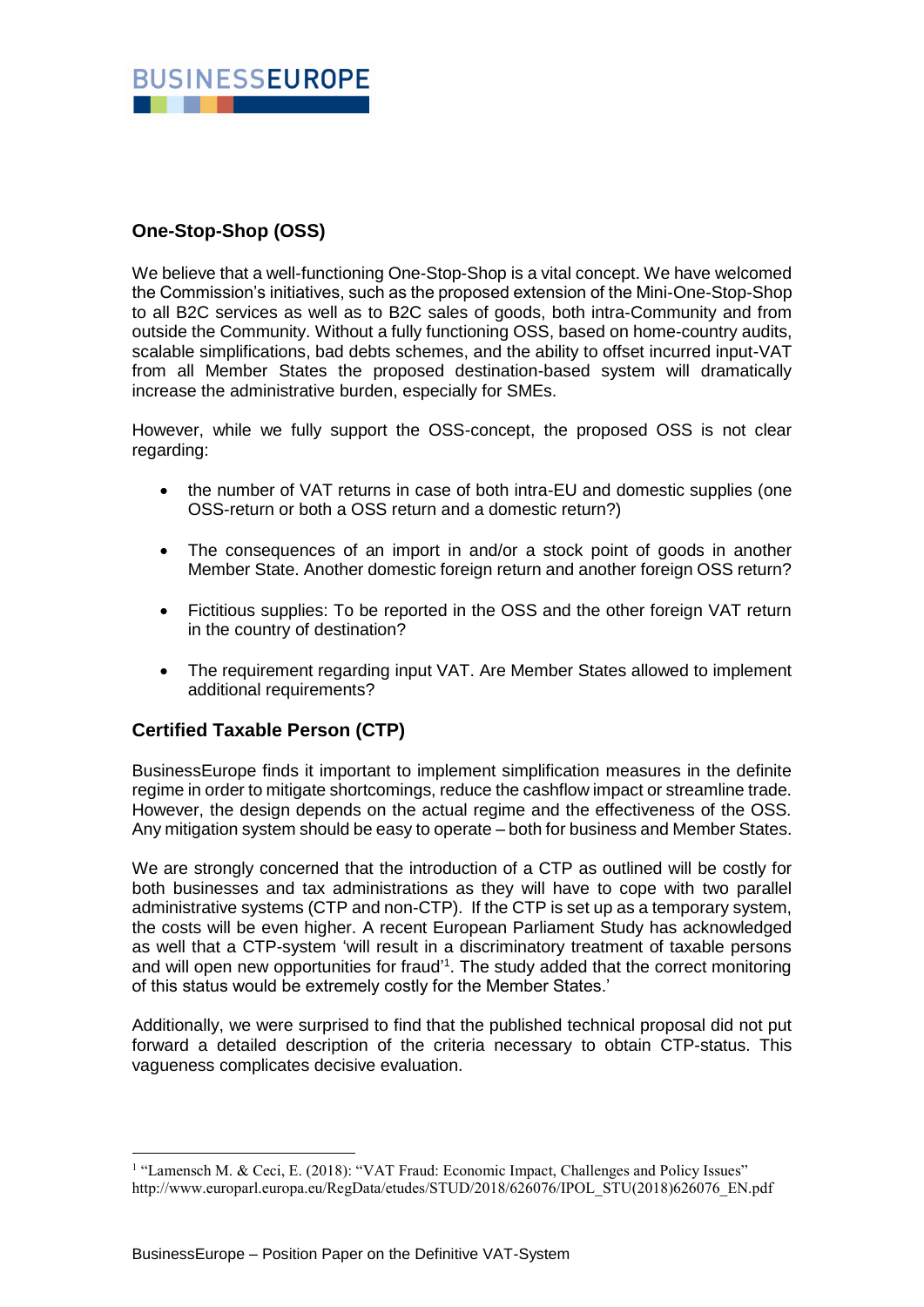

- The need for a CTP is also highly dependent on the One-Stop-Shop. If the One-Stop-Shop can cater for all the VAT obligations and offsetting of input-VAT works efficiently, then the need for a CTP-status could be reduced.
- The application process should be made as easy and smooth as possible to avoid a distorted level-playing field which may put SMEs (who may be impacted by high compliance and administrative costs) and start-ups (who cannot provide a track record) at a competitive disadvantage. Additionally, it is important that the criteria for attaining CTP-status will be defined as precisely as possible to avoid different implementations across Member States. Any CTP-system should not incur any excessive administrative burden and external costs (e.g. external audits or external guaranties). Setting criteria similar to the Authorised Economic Operator (AEO) from customs will be much too restrictive.
- The success of this CTP-status will also depend on post-implementation monitoring by the European Commission to ensure that the criteria are applied in a consistent way across the Member States throughout the years. The different implementations of the Standard Audit File for Tax (SAF-T) across Member States serves as a healthy reminder of how divergent implementations can quickly arise. Once CTP-status is attained, it is important that this status is easily visible and verifiable to all businesses that take part in the transaction.

When the system of the CTP does not apply, it should be ensured that the reimbursement of accruing input-VAT by the Member States of establishment of the purchaser is made very quickly. It would therefore be important to foresee a clear delay-deadline for the refund and interests for late payment due by the authorities to ensure that the resulting impact on cash-flow remains limited. We encourage the Commission to set up a continuous evaluation and monitoring mechanism to ensure that businesses can trade both as and with CTPs with improved legal certainty.

- Group companies outside the EU could be regarded as non-CTP even if the other group companies achieve the CTP-status. As a consequence, businesses may change their supply chains which risks hampering intra-union trade. This will also cause negative environmental effects due to increased and longer transports. We therefore encourage a broadening of the scope of eligible CTPapplicants to include non-EU established businesses. As harmonized criteria need to be met throughout the EU anyhow, non-EU established entities may be allowed to process their CTP-application either directly or via a fiscal representative in a Member State where they are VAT-registered.
- While the VAT identification number can be an essential element in the direction of increasing solicitation of companies, its effectiveness will depend on the ability of Member States to make these VAT identification numbers more reliable.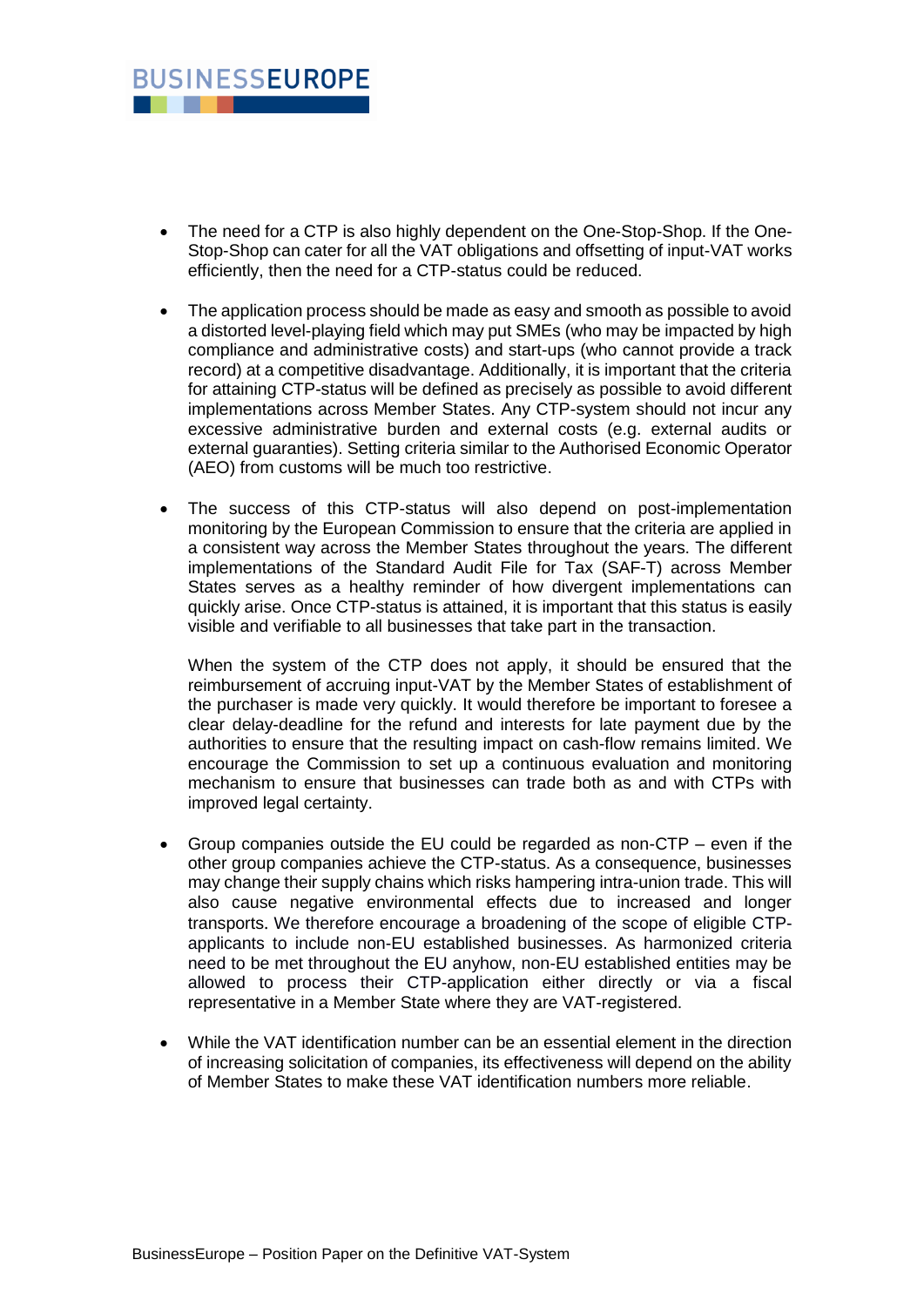

#### **Administrative burdens and tackling fraud**

The accompanying Commission Staff Working document/Impact assessment (SWD (2017) 325 final) memorises that, according to an evaluation of the EU VAT-system, most of the VAT-fraud is considered to be domestic, but that Missing Trader Intra-Community Fraud (MTIC) has increased following the abolition of the EU's internal fiscal frontiers. It may be expected that the abolition of the VAT-exemption on cross-border trade in the EU potentially contributes to a reduction of MTIC-fraud related to border crossing, but to us it is questionable whether the proposed system will reduce the risk of MTIC. In the one 'domestic' market of 28 Member States that will be created in the proposed system, missing trader fraud is still very possible. E.g. in case a trader in Member State A did not pay the VAT charged to a trader in Member State B to the tax authorities of Member State A, whereas the trader in Member State B deducted the VAT charged? Is there not a danger that MTIC-fraud will be transformed into a 'domestic' missing trader fraud? A recent European Parliament study has acknowledged this as well, noting that 'new forms of MTIC fraud will rapidly arise that have to date been overlooked' This shows that, in connection with the proposed CTP, the relevant benefit that is being hoped for may not translate into reality, neither for businesses (as the introduction of a CTP status, as currently foreseen, may in fact not lead to any simplification, but instead complicate VAT compliance), nor for tax administrations (as for them as well the monitoring of VAT compliance would become more complex) or the state revenues (as VAT fraud may not be tackled properly).

We strongly support the fight against fraud but we need to ensure that the system becomes simple and that honest traders will face a reduction in the administrative burden. According to the Commission's impact assessment, cross-border trade in the EU amounts to more than 4,1 trillion EUR (exports) and 3,9 trillion EUR (imports). Even a fractional increase in the administrative burden per transaction will have a significant impact. Additionally, it is easier for fraudsters to hide within a complicated VAT-system.

The growing number of Member States introducing (differing concepts of) split payment and Standard Audit File for Tax (SAF-T) for VAT purposes represent an additional barrier to trade. E.g. a trader in Member State A selling goods to a trader in Member State B which applies a VAT split payment system, will be confronted with the following new administrative obligations: Taxation of the transaction according to the VAT rate of Member State B; The opening of a local bank account for each trader in Member State B, which is dedicated to VAT payments. The Trader in Member State A will receive a net amount in his home bank account, whereas the customer has to pay the VAT due to the special VAT bank account. This split in payment compels trader A to control two separate payment flows, which causes a radical extension of the business control system and thus a significant additional administrative burden.

The purpose of a destination-based VAT-system is to create and ensure a level playing field between domestic and non-domestic suppliers. In an increasing number of countries, market operators are obliged to report additional information either in real-time or through SAF-T. It is unclear to us whether non-domestic operators, who operate in the same market under the same VAT-rules, will also have to comply with these additional reporting requirements.